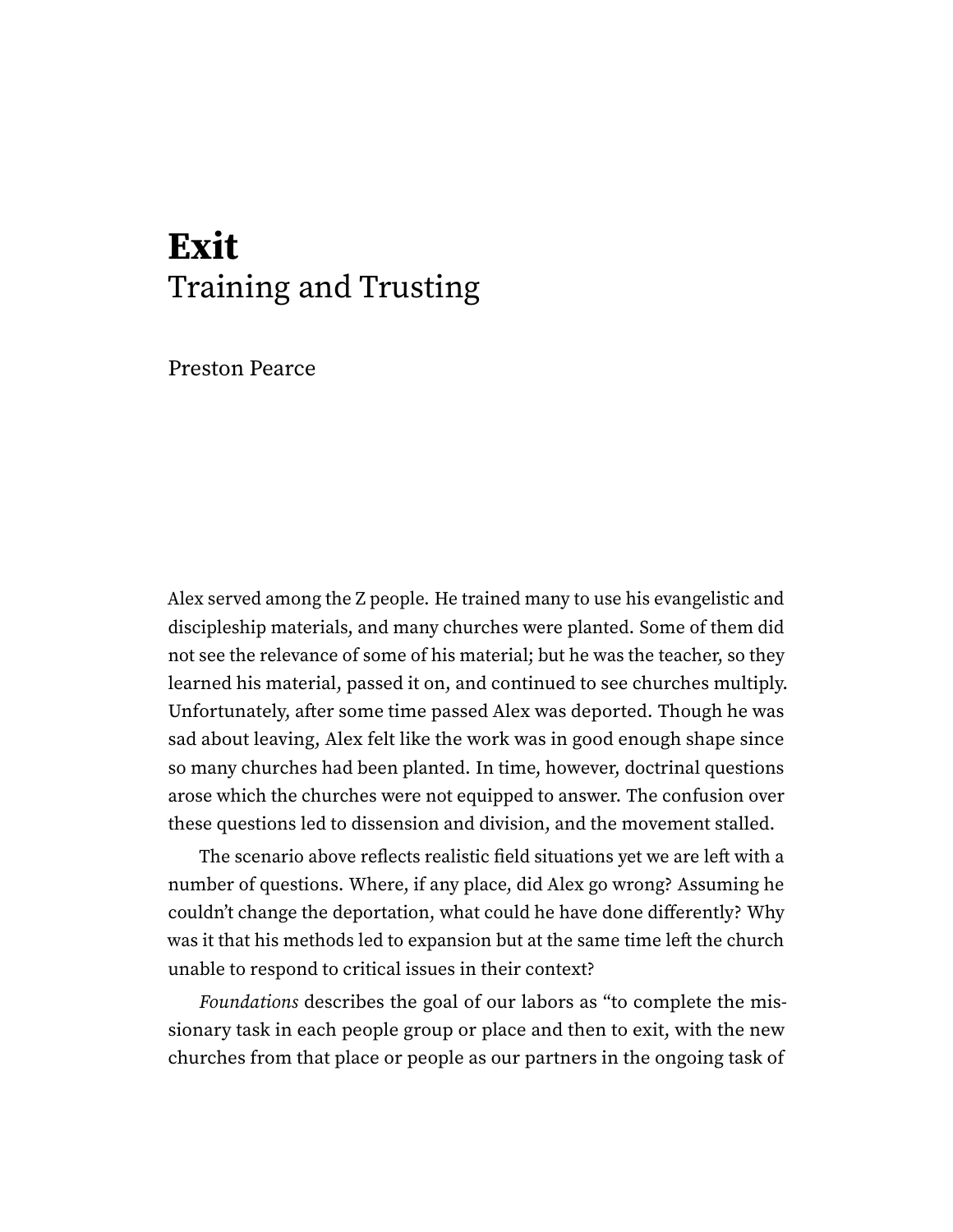<span id="page-1-3"></span>global evangelism."[1](#page-1-0) What is meant by "exit," and how does this affect the other parts of the task? And how do missionaries exit in a healthy way?

<span id="page-1-4"></span>Many if not most missionaries understand that, as *Foundations* explains,<sup>[2](#page-1-1)</sup> exit is not abandonment. At the same time, it seems that many see exit simply as the missionary leaving a location or people. In this article I hope to show that a more helpful understanding of exit sees it as training and trusting national believers throughout the missionary task.

## **More Than Leaving**

<span id="page-1-5"></span>Exit has become a key part of strategy planning in recent years. For a first example, the Team Leader training with which I was involved in the past understood exit as leaving: the missionary leaves, having seen at least the beginnings of a CPM, ideally to engage another people group or field. Participants identified statistical markers that might indicate the appropriate time to exit.<sup>[3](#page-1-2)</sup> And while the most recent statistics indicate that 100% of missionaries eventually leave, in reality a significantly lower percentage of those exits are related to the status of the work. Many exits are involuntary (deportations, health, family issues, etc.), while some are voluntary (missionaries who feel led elsewhere, move into leadership, etc.); thus, the timing may not be related to the status of the work. In many cases, exit did not seem to be a concern until the missionary realized he was leaving. There must be a better way to understand exit.

Another example is "Model-Assist-Watch-Leave" (MAWL), which is often considered a core concept in multiplication. If one does an internet search

<span id="page-1-0"></span><sup>&</sup>lt;sup>[1](#page-1-3)</sup> Foundations, 102.

<span id="page-1-1"></span>[<sup>2</sup>](#page-1-4) Foundations, 104.

<span id="page-1-2"></span><sup>&</sup>lt;sup>[3](#page-1-5)</sup> David Sills critiqued the trend among missions agencies toward exiting too soon in Reaching and Teaching: A Call to Great Commission Obedience (Chicago: Moody, 2010). Roland Allen lamented the practice of Anglican missions to exit too late in Missionary Methods: St. Paul's or Ours? (Grand Rapids: Eerdmans, 1962).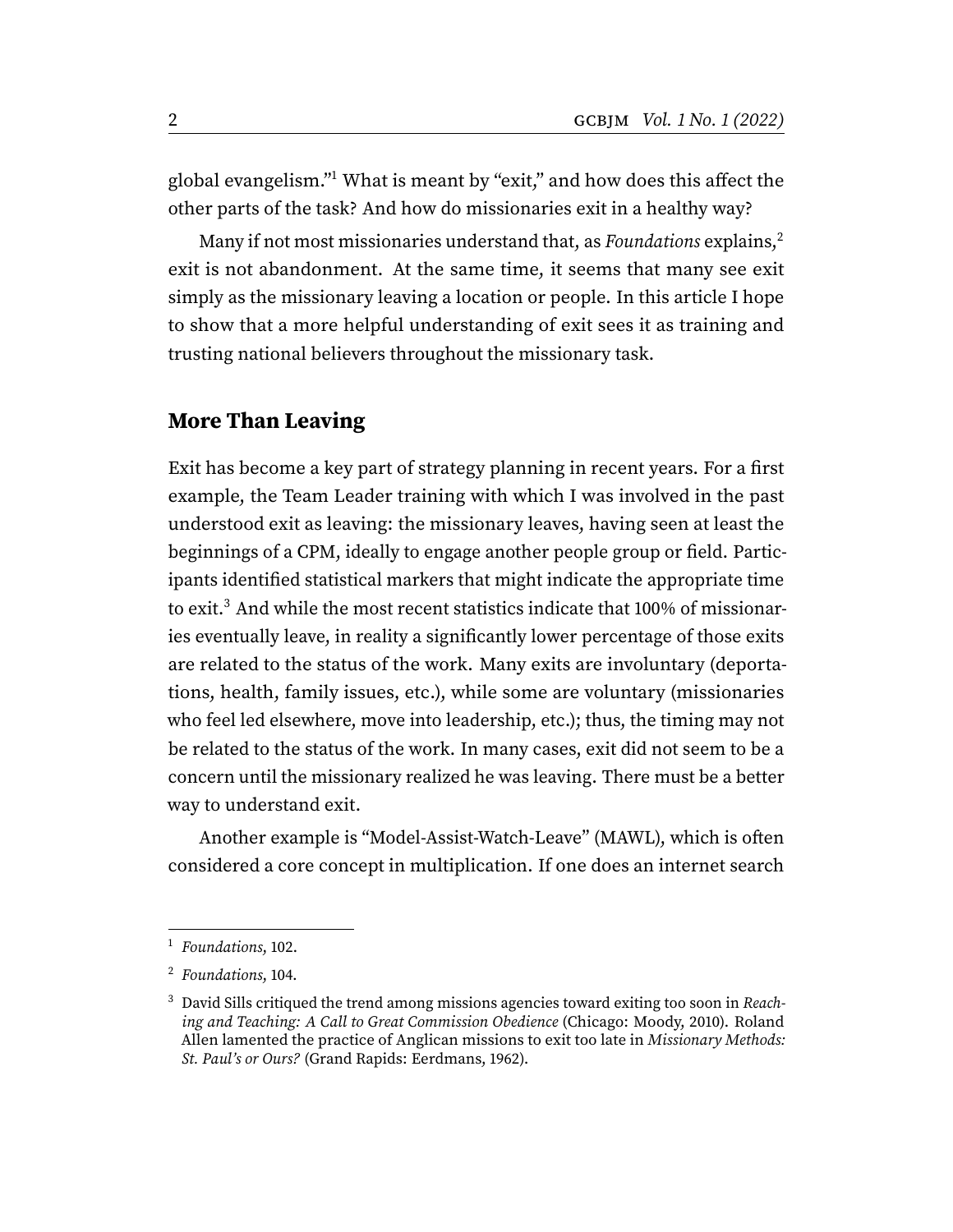<span id="page-2-3"></span>for this expression, he might find that most of the initial hits have little more to say about "Leave" (i.e., exit) than a brief mention that Jesus, after modeling, assisting, and watching, left to go to heaven.<sup>[4](#page-2-0)</sup> This may leave one wondering if there is a way to think of exit that has more relevance to our strategic planning than simply "leave like Jesus."

Tom Steffen in Passing the Baton emphasizes that exit is much more than simply leaving. It is a mindset that should be present from entry and includes all the adjustments the missionary makes in his own efforts as the work progresses. In this sense, every such adjustment is in some way a form of exit: from multiple changes of focus while remaining on site to a change of location while remaining accessible, to eventually making a complete withdrawal. Steffen describes it as moving "from learner to evangelist, to teacher, to resident adviser, to itinerant adviser, and finally to absent adviser."[5](#page-2-1)[6](#page-2-2)

<span id="page-2-5"></span><span id="page-2-4"></span>Understanding exit this way allows exit to affect the other parts of the task all along. It also means that missionaries can and should be practicing healthy exit from the beginning, regardless of how long they remain where they are. As one missionary, who has served over 10 years with the same people group remarked, "We are always exiting somewhere and entering somewhere." They adjust what they do with different groups in various places who are at different stages in the task. With some, they are evangelists and equippers. With others, they help their national partners with broad seed sowing projects. With others, they and national partners are doing leadership

<span id="page-2-0"></span>[<sup>4</sup>](#page-2-3) E.g., "MAWL," [https://noplaceleft.net/mawl/;](https://noplaceleft.net/mawl/) C. Anderson, "What is M.A.W.L.?", [https:](https://www.dmmsfrontiermissions.com/m-a-w-l/) [//www.dmmsfrontiermissions.com/m-a-w-l/;](https://www.dmmsfrontiermissions.com/m-a-w-l/) and "The Kingdom of Who?. . . Model, Assist, Watch, & Leave," [https://asianroughrider.com/2015/09/30/the-kingdom-of-who](https://asianroughrider.com/2015/09/30/the-kingdom-of-who-model-assist-watch-leave/)[model-assist-watch-leave/,](https://asianroughrider.com/2015/09/30/the-kingdom-of-who-model-assist-watch-leave/) accessed 28 July 2021.

<span id="page-2-1"></span>[<sup>5</sup>](#page-2-4) Tom Steffen, Passing the Baton: Church Planting That Empowers (LaHabra, CA: Center for Organizational and Ministry Development, 1997), 21–24.

<span id="page-2-2"></span>[<sup>6</sup>](#page-2-5) Craig Ott and Gene Wilson, Global Church Planting: Biblical Principles and Best Practices for Multiplication (Grand Rapids: Baker, 2011), 104–5.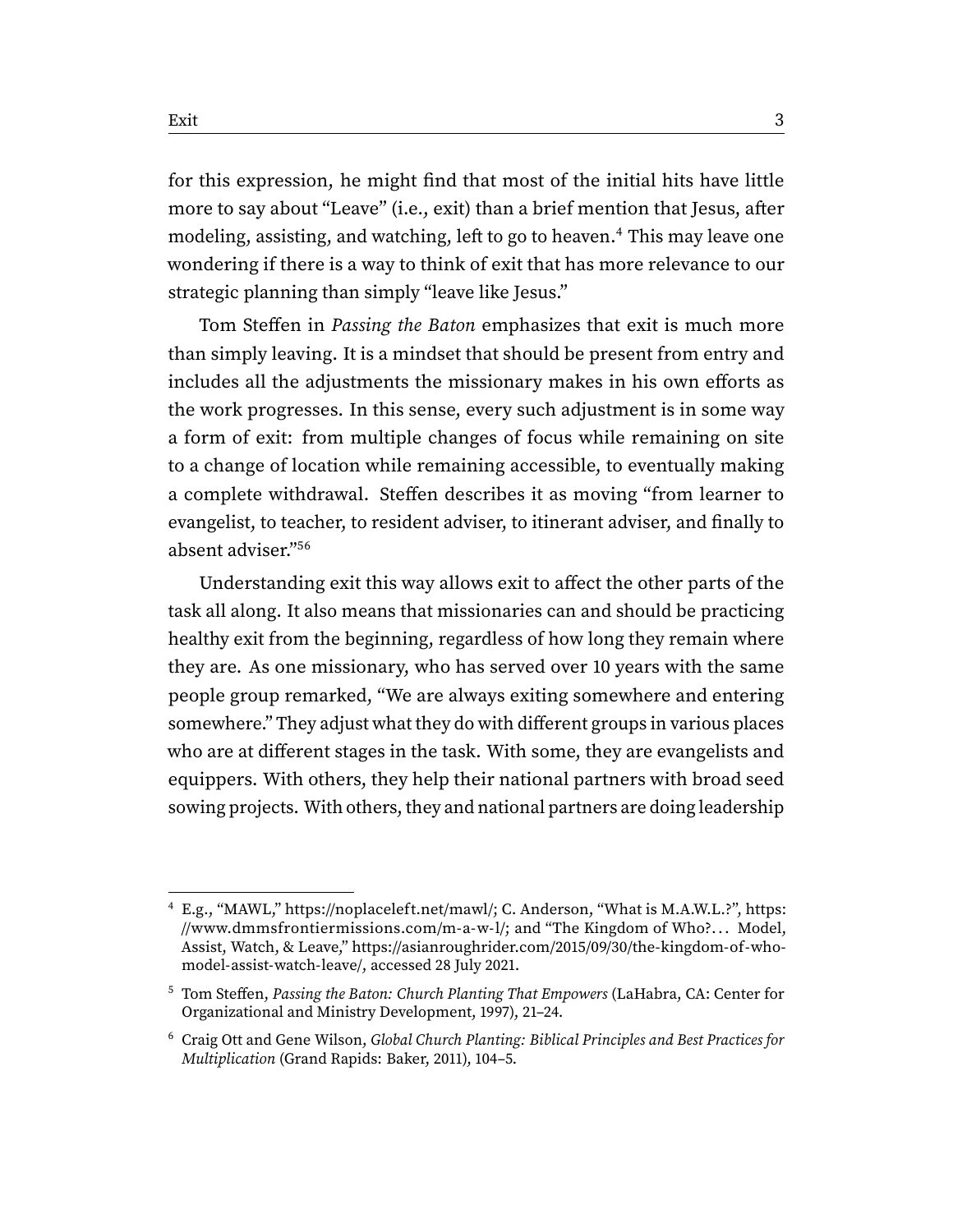development and coaching the next generation; with still others, they and their national partners are exploring other towns and peoples to engage.

<span id="page-3-1"></span>Does this understanding of exit find any support in Paul's practice? In Acts, Paul and his team left places for a variety of reasons.<sup>[7](#page-3-0)</sup> Interestingly, Paul's exit from a place on his initial visit was often involuntary due to persecution. Sometimes he left a teammate when he fled. Luke usually notes the presence of disciples. His subsequent visits were marked by less opposition, which might be explained by his desire primarily to encourage and strengthen the disciples and churches in those places (Acts 14:21–23, 15:36). He trusted those disciples and churches to continue in what they had believed, and he regarded his work in those places as complete (Rom 15:19–22). This might at least suggest the kind of adjustments in role that Steffen describes.

## **Training and Trusting**

If the missionary sees exit only as "leaving," this may affect his approach to partnership. He may think, "one day I will turn all this over to qualified national partners." That is exit "to" partnership. But, if exit influences the entire task, partnership begins at entry. The result is that exit is not "to" partnership but "in" partnership. This requires intentionality on the part of the missionary.

Ian Buntain was recently named director of Southwestern Baptist Theological Seminary's World Missions Center. His comments about the spiritual trajectory of his home country (Canada) are insightful on this point:

Canada. . . in my lifetime has gone from being a "Christian nation". . . to a post- and now pre-Christian nation. I have concluded that the deficit in my discipleship heritage was a lack of faithfully

<span id="page-3-0"></span>[<sup>7</sup>](#page-3-1) Steffen, 3.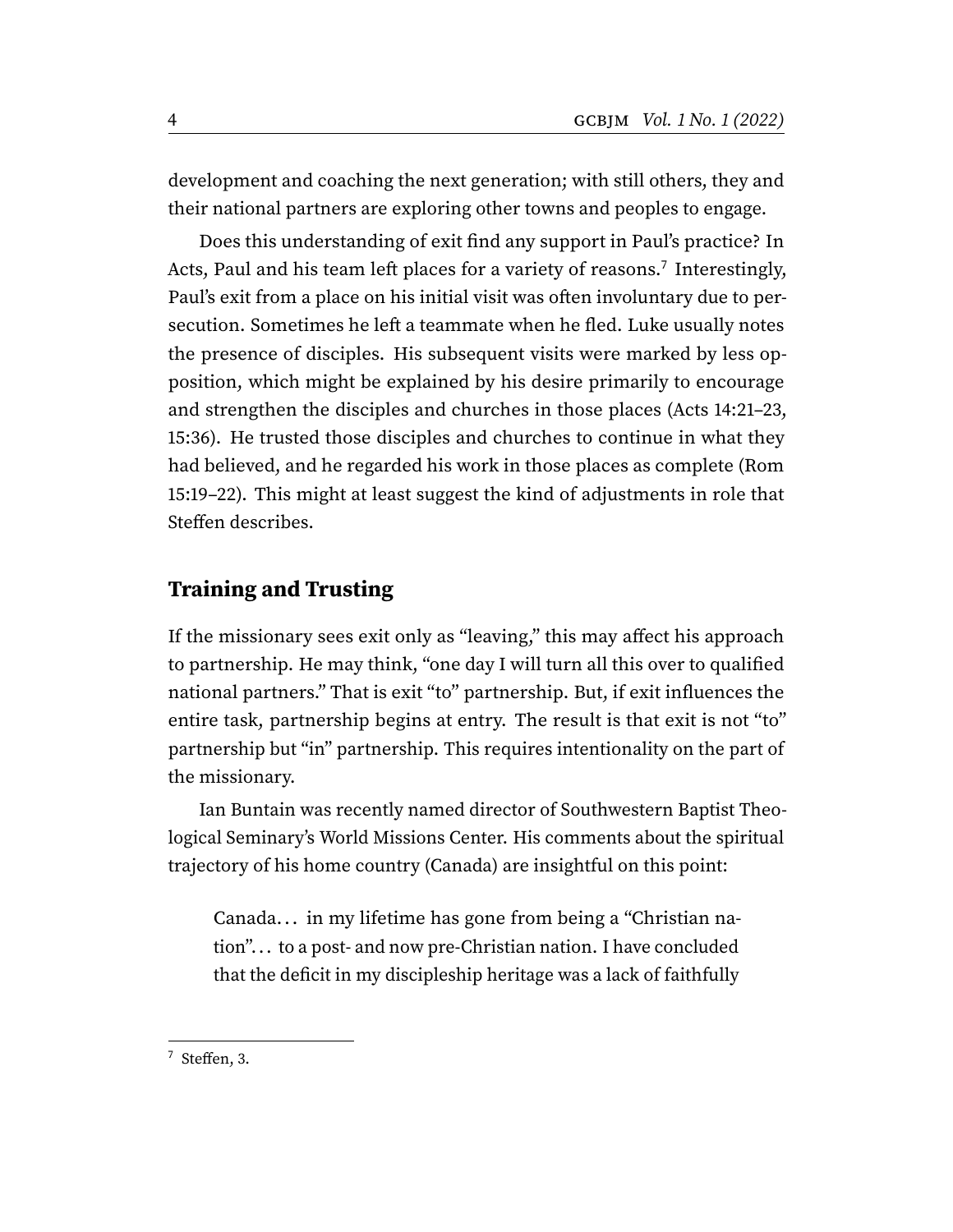<span id="page-4-2"></span>training and trusting a next generation of restless, gospel-centered  ${\rm leaders.} \ldots^8$  ${\rm leaders.} \ldots^8$  [emphasis added]

Buntain's comments highlight two essential activities of healthy exit: training and trusting local believers. Both are essential.

<span id="page-4-3"></span>**Training** with an exit mentality involves more than training local disciples to use materials the missionary has developed. It means equipping disciples and churches to handle the Scriptures faithfully and communicate it clearly to produce their own content, not just consume or pass on the missionary's content.<sup>[9](#page-4-1)</sup> It means working with them to develop ways to equip their own people effectively, or give them access to effective training, including theological education, so they are prepared for long-term leadership and influence. It means grounding them in sound hermeneutics and biblical theology so they understand how to use Scripture to carry on the task and to face issues which inevitably surface after the missionary's departure. Paul was in Thessalonica only a short time, but his letters to the church there indicate he grounded them in biblical theology, from election to eschatology (Acts 17:1–9, 1Thess 1:4, 4:13–5:11, 2Thess 2:1–14)—doctrines it seems missionaries instinctively avoid because they are difficult, divisive, complex, or seem peripheral.

**Trusting** means treating local believers not as projects but as genuine partners in the task. It means learning from them as well as releasing and empowering them to do what they have been equipped and empowered by the Spirit to do. Paul modeled this beautifully with his multicultural team. It is striking that as he traveled from Corinth to Troas he was accompanied by seven men from four different places (Acts 20:4–6). As Will Brooks points out:

<span id="page-4-0"></span>[<sup>8</sup>](#page-4-2) <https://www.facebook.com/swbts/> post June 27, 2021. Accessed July 19, 2021.

<span id="page-4-1"></span>[<sup>9</sup>](#page-4-3) Will Brooks and Sunny Tan, "Theological Education as Integral Component of World Mission Strategy" in World Mission: Theology, Strategy, and Current Issues, ed. Scott Callaham and Will Brooks (2019), kindle edition, loc 3067.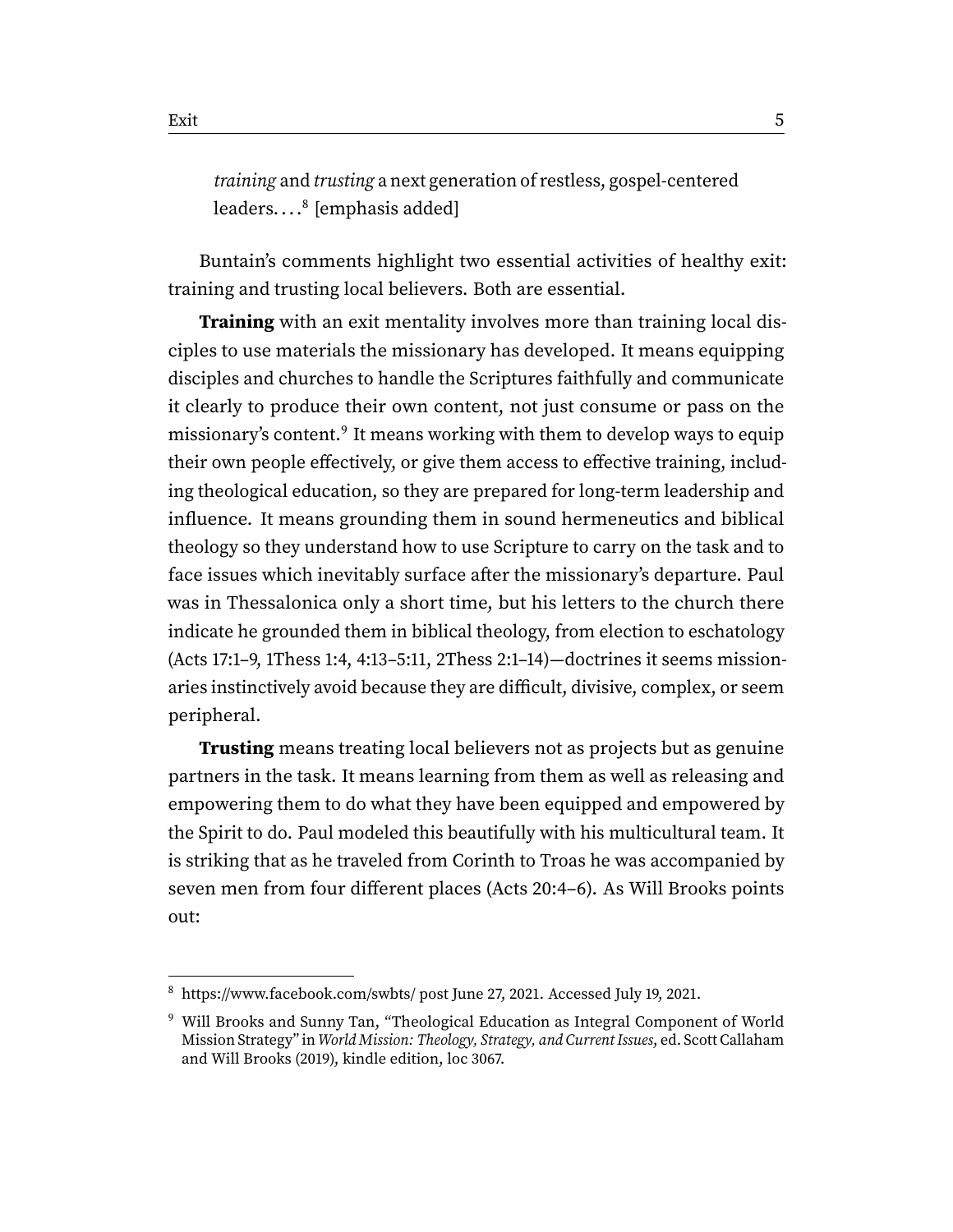<span id="page-5-3"></span>Acts and the Pauline Epistles mention a hundred different people associated with Paul, and at least thirty-eight are considered coworkers. Many of those were people won to Christ and discipled as a direct result of Paul's church-planting efforts. Moreover, the backgrounds of those partners are quite diverse.<sup>[10](#page-5-0)</sup>

Brooks mentions some examples. Titus, a Gentile, traveled with Paul, then on behalf of Paul; Priscilla and Aquila led a house church and traveled with Paul; Tychicus delivered Paul's letters to Ephesus, Colossae, and Philemon, yet was obviously more than a courier; Epaphras was likely converted while Paul was in Ephesus, then started the church in Colossae. Timothy traveled with Paul, and on Paul's behalf, and did much more.<sup>[11](#page-5-1)</sup> Paul trusted these colaborers deeply.

<span id="page-5-4"></span>In his classic Missionary Methods: St. Paul's or Ours? Roland Allen laments the lack of indigeneity, the unhealthy dependence, and the poor contextualization of Anglican missions in the early  $20<sup>th</sup>$  century. Allen saw these not as the fruit of poor strategy but of sinful hearts: racial and religious pride that caused the missionaries to approach the "poor heathen" with an attitude of superiority in virtually everything, in addition to underlying unbelief that prevented them from trusting the Holy Spirit's work in their converts.[12](#page-5-2)

In contrast, Allen asserted that Paul's ministry was gospel-centered (that is, aimed at leading locals to life) rather than law-centered, to improve their morals. But more importantly for our purposes here, Paul "retired" (Allen's term for "exit"). Allen said of Paul:

<span id="page-5-5"></span>He was always glad when his converts could progress without his aid. He welcomed their liberty. He withheld no gift from

<span id="page-5-0"></span> $10$  Will Brooks, "Paul as a Model for the Practice of World Mission", in World Mission: Theology, Strategy, and Current Issues, ed. Scott Callaham and Will Brooks (2019), kindle edition, loc 5015.

<span id="page-5-1"></span><sup>&</sup>lt;sup>[11](#page-5-4)</sup> Brooks, "Paul as a Model", loc 5015-5038.

<span id="page-5-2"></span><sup>&</sup>lt;sup>[12](#page-5-5)</sup> Roland Allen, *Missionary Methods: St. Paul's or Ours?* (Grand Rapids: Eerdmans, 1962), 141–44.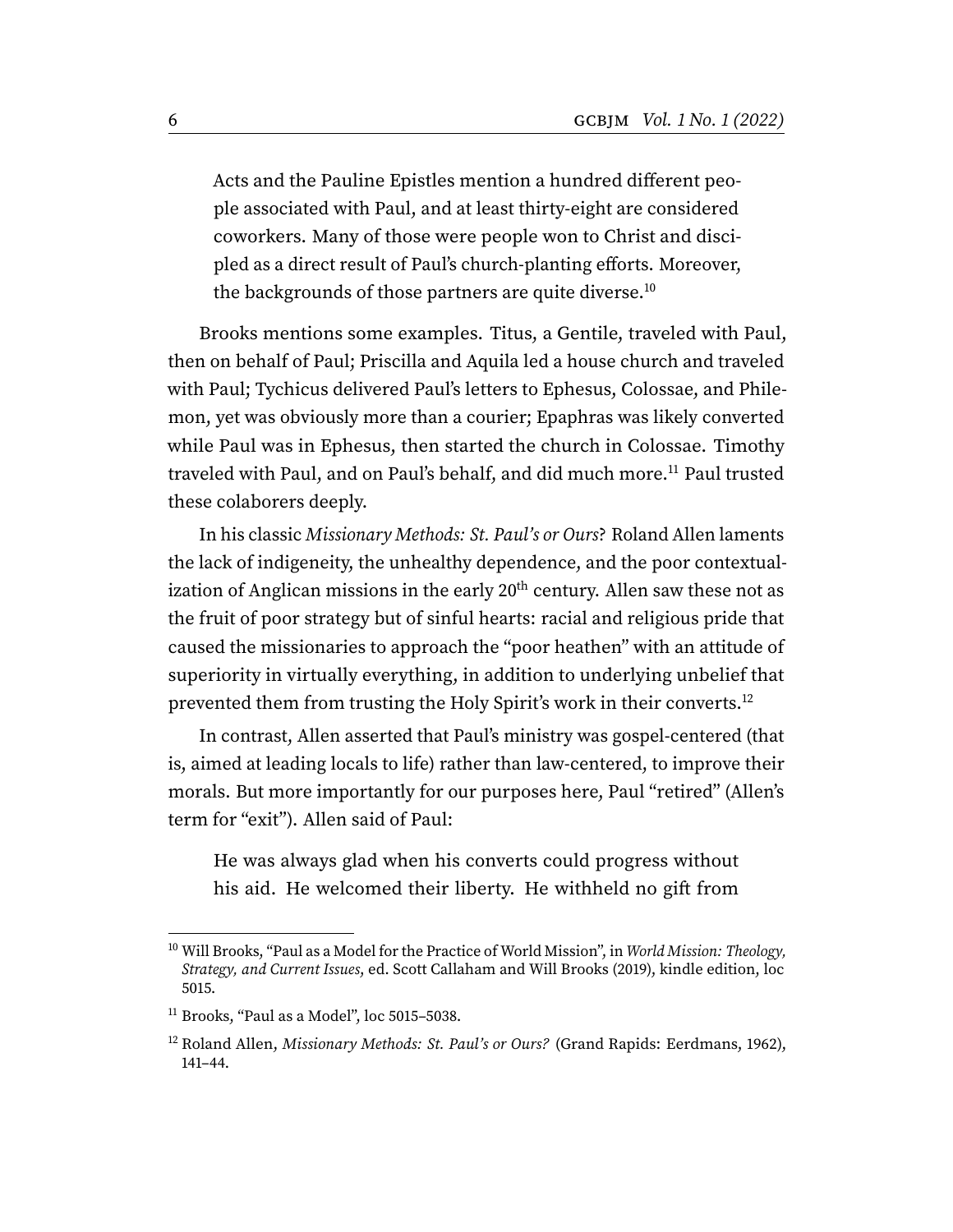<span id="page-6-2"></span>them which might enable them to dispense with his presence. . . . He gave freely, and then he retired [exited] from them that they might learn to exercise the powers which they possessed in Christ. He believed in the Holy Ghost.... He believed therefore in his converts. . . . He believed that [Christ] would stablish, strengthen, settle his converts. He believed, and acted as if he believed.<sup>[13](#page-6-0)</sup>

Missionaries might do well to ask themselves a couple questions to discern to what extent they are "in" partnership: "Am I training my national partners to think rigorously and biblically, or am I merely training them to pass on my material?" "Am I trusting my national partners, treating them as equals, and working from the beginning to put the work in their hands?"

#### **Exit and the Other Components of the Missionary Task**

<span id="page-6-3"></span>Foundations reminds us that we should in fact begin our work with exit in mind.<sup>[14](#page-6-1)</sup> A colleague recently remarked, "To exit well we must enter well." He meant that partnership begins at entry, not at exit.

We should also continue our work with exit in mind. Exit affects evangelism and discipleship. Equipped local believers will always be better evangelists, disciplemakers, and church planters than foreigners; they understand the barriers to conversion and growth better than the outsider and are more credible models. So, the missionary pivots to equipping local leaders sooner rather than later, lest in the locals' minds the task remains "the missionary's job."

Exit influences church planting and leadership development as well. The missionary with a healthy exit mentality recognizes that the church belongs to the local believers under Christ, and the "shape" of the church needs to

<span id="page-6-0"></span>[<sup>13</sup>](#page-6-2) Allen, 148–49.

<span id="page-6-1"></span><sup>&</sup>lt;sup>[14](#page-6-3)</sup> Foundations, 101.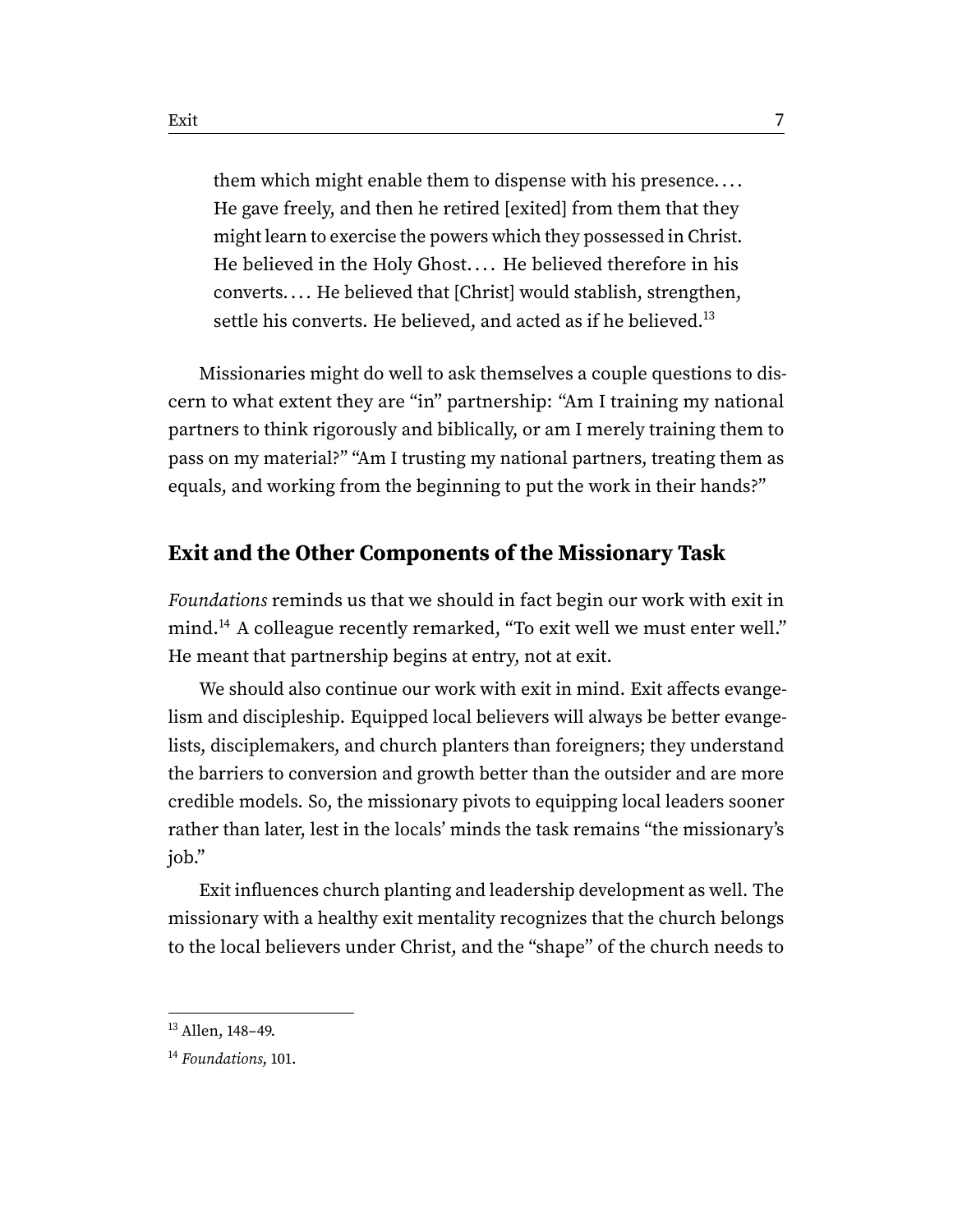<span id="page-7-1"></span>reflect a kingdom community in that context.<sup>[15](#page-7-0)</sup> The same is true by extension of leadership development and theological education. Western models of education may not be effective in some contexts, but the missionary needs to work with the national partners to see that the things they have heard from their leaders, in the presence of many witnesses, can be passed on effectively to other faithful believers who can teach others (2 Tim 2:2).

#### **Conclusion**

Let's revisit the opening scenario and see an alternate ending: Alex eventually realized the churches were facing issues he had no idea existed. He also had no idea how to address them, but he knew they needed to be equipped to address those and other issues biblically. So, he spent some more time with a few local leaders, teaching them hermeneutics and biblical theology. He then persuaded them to meet with others to develop their own discipleship and leadership development processes apart from him, so they would feel less constrained to do things "his way." Though Alex was deported, churches continued to grow and multiply.

Exit is more than leaving. It should be a mindset that allows the missionary to enter as a learner and pivot to modeling, training, and trusting so that when the actual departure happens, things are in place—disciplemaking, church planting, and rigorous leadership development—that position believers and churches to face their own unique challenges and continue to grow and multiply.

Dr. Preston Pearce is the IMB's Theological Education Strategist for Eurasia. He seeks to facilitate healthy theological education at all levels to promote healthy churches and gospel advance. Dr. Pearce has served in Central and Eastern Europe

<span id="page-7-0"></span><sup>&</sup>lt;sup>[15](#page-7-1)</sup> Ott and Wilson, 112.